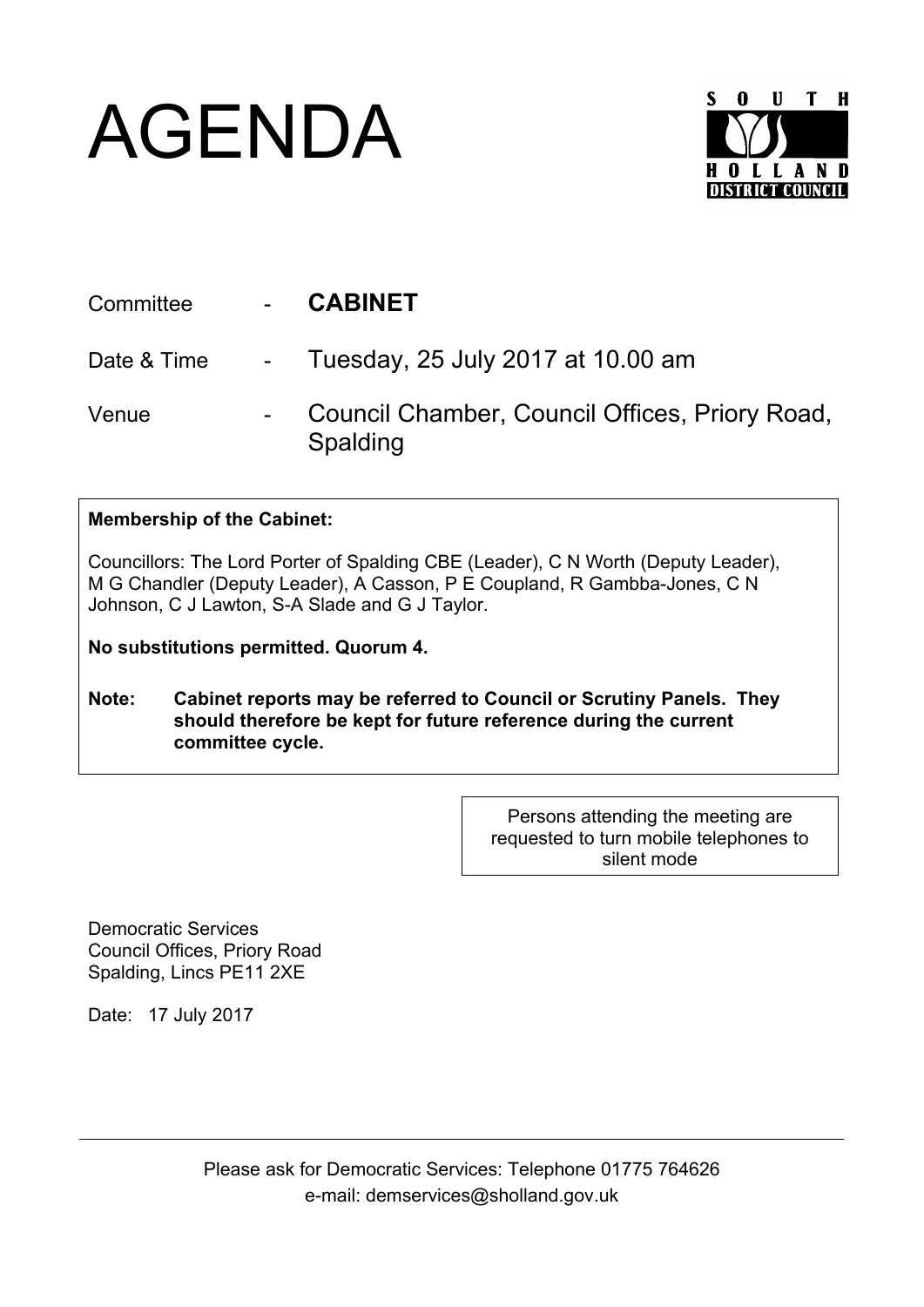## **A G E N D A**

- 1. Apologies for absence.
- 2. Minutes To sign as a correct record the minutes of the meeting of the Cabinet held on 9 May 2017 (copy enclosed). (Pages  $1 - 4$
- 3. Declarations of Interest. (Where a Councillor has a Disclosable Pecuniary Interest the Councillor must declare the interest to the meeting and leave the room without participating in any discussion or making a statement on the item, except where a Councillor is permitted to remain as a result of a grant of dispensation.)
- 4. Questions raised by the public under the Council's Constitution (Standing Orders).
- 5. To consider any matters which have been subject to call-in.
- 6. To consider matters arising from the Policy Development and Performance Monitoring Panels in accordance with the Overview and Scrutiny Procedure or the Budget and Policy Framework Procedure Rules.

| Final Report of the Re-Letting of Void Properties Task Group -   | (Pages   |
|------------------------------------------------------------------|----------|
| To present the Final Report of the Re-Letting of Void Properties | $5 - 16$ |
| Task Group (report of the Re-Letting of Void Properties Task     |          |
| Group enclosed).                                                 |          |
|                                                                  |          |

- 7. Performance Overview Report Quarter 4 2016/17 To provide an update on Council performance for the period 1 January 2017 to 31 March 2017 (report of the Portfolio Holder for Strategy, Governance and Transformation and the Executive Director Strategy and Governance enclosed) (Pages 17 - 36)
- 8. Appointment of Panels and Working Parties To consider the appointment of Panels and Working Parties (report of the Executive Manager Governance (Deputy Monitoring Officer) enclosed). (Pages  $37 - 40$
- 9. 2016-17 Financial Outturn To provide information on the outturn financial position of the Council as at 31 March 2017 (report of the Portfolio Holder Finance and the Executive Director Commercialisation enclosed). (Pages 41 - 66)
- 10. Business Rates Local Discretionary Relief Scheme To update Members on the introduction of schemes to support businesses following the national revaluation which came into place on 1 April 2017, and seek approval for the implementation of the government schemes and a Locally Administered Business Rate Relief Scheme, to support businesses that face increases in their business rates bills as a result of the revaluation (report of the Portfolio Holder for Finance and the Executive Director Commercialisation (S151) enclosed). (Pages 67 - 104)